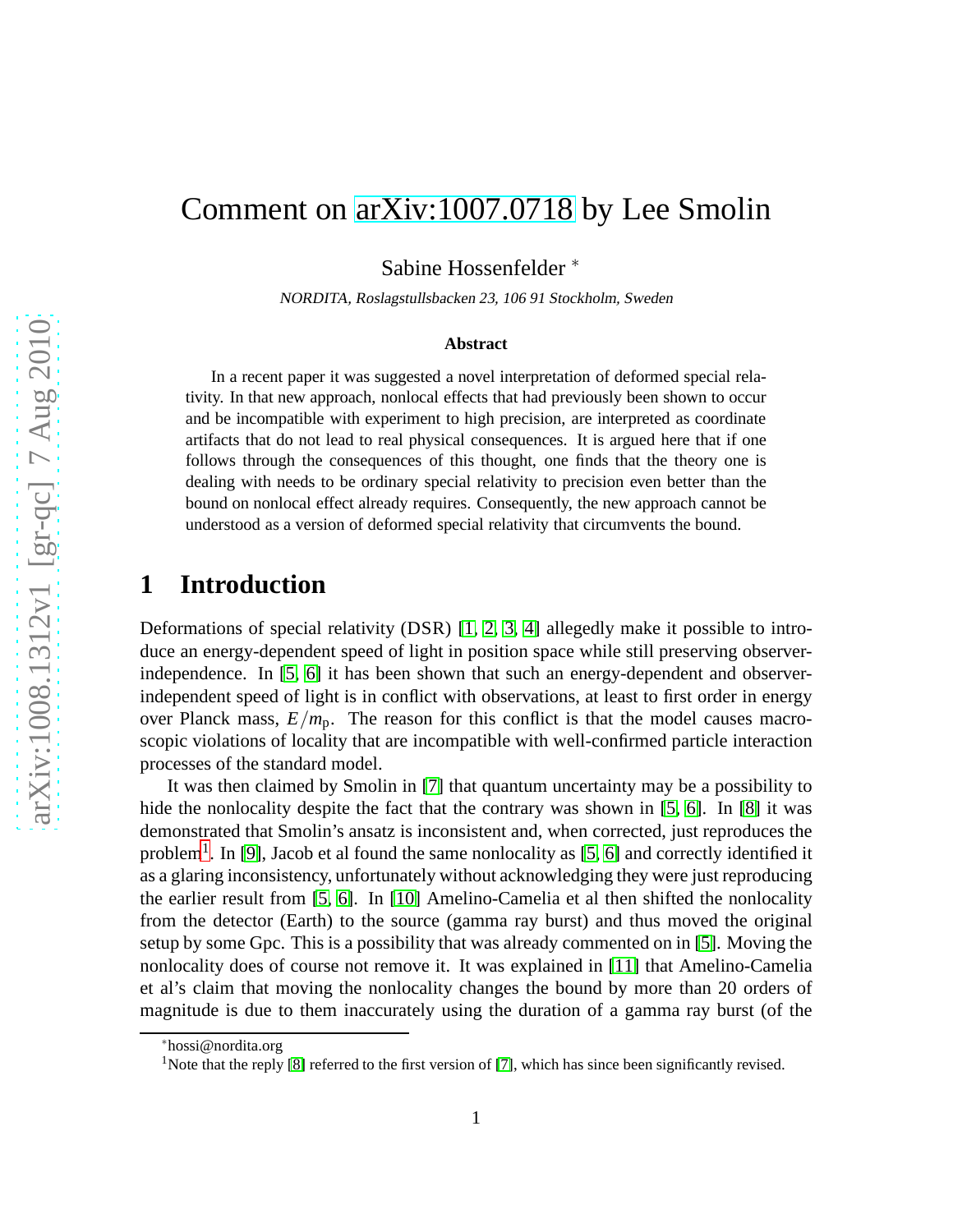order seconds) for a single elementary particle collision (of the order fm/*c*). The location at which the nonlocality becomes non-negligible depends on the exact scenario one considers as will become clear in the following. The bound itself however does not significantly depend on where the non-locality becomes noticeable<sup>[2](#page-1-0)</sup>.

Now Smolin has put forward a new preprint [\[12\]](#page-8-9) with another attempted circumvention of the problem of nonlocality in DSR. The ansatz he presents overlaps partly with the one of Amelino-Camelia et al in [\[10\]](#page-8-7), but it differs in the interpretation and adds some interesting new layers to the argument that I will discuss here.

In the following we use units in which  $c = \hbar = 1$ .

### **2 Brief summary of the problem with nonlocality in DSR**

Let us start with explaining briefly how the bound in [\[5,](#page-8-2) [6\]](#page-8-3) was derived and introduce some terminology. Consider a source in the far distance (in the original example, a gamma ray burst) that emits two photons. In DSR the speed of the photon  $c(E)$  depends on its energy such that deviations from the speed that we have measured become larger with larger energy. One photon is assumed to have arbitrarily low energy and thus moves with the ordinary speed of light. This photon is only there as a reference and represents the special relativistic limit. The other photon has a higher energy and is slowed down due to the energy-dependence of the speed of light<sup>[3](#page-1-1)</sup>. It travels a long distance till it collides with an electron in a detector (in the original example, on Earth). The scattering process causes a macroscopic event. The delay between the arrival time of the low and the high energetic photon is for a first order modification of the speed of light

$$
\Delta T = \alpha \frac{E_{\gamma}}{m_{\rm p}} L \quad , \tag{1}
$$

where  $E_{\gamma}$  is the energy of the highly energetic photon,  $m_{\rm p}$  is the Planck scale, *L* is the distance to the source, and  $\alpha$  is a dimensionless parameter of the model characterizing the strength of the effect. The above formula has to be corrected when one takes into account the cosmological expansion [\[13,](#page-8-10) [14\]](#page-8-11) but this will not matter for the following. The numbers we will use in the following for these quantities are  $E_\gamma \approx 10$  GeV and  $L \approx 4$  Gpc, such that  $\Delta T \approx \alpha$ 1 s.

The question is now, how does the same process look like for an observer who moves relative to the first restframe? To avoid having to carry around too many different parameters, the energy of the electron has been assumed to me much smaller than that of the

<span id="page-1-0"></span><sup>&</sup>lt;sup>2</sup>It does slightly depend on the location because one could argue that experimental tests of elementary particle collisions in distant astrophysical sources are not as precise as those done on Earth. However, we have so far no evidence that quantum field theory has worked any different during the evolution of the universe than it does today on our planet. Thus, if these bounds are weaker after shifting the nonlocality elsewhere, they cannot be much weaker.

<span id="page-1-1"></span><sup>3</sup> It could also speed up, depending on the function *c*(*E*). The following arguments however do not depend on whether the speed decreases or increases with energy. We will thus stick with one case, that in which the speed decreases, to improve readability.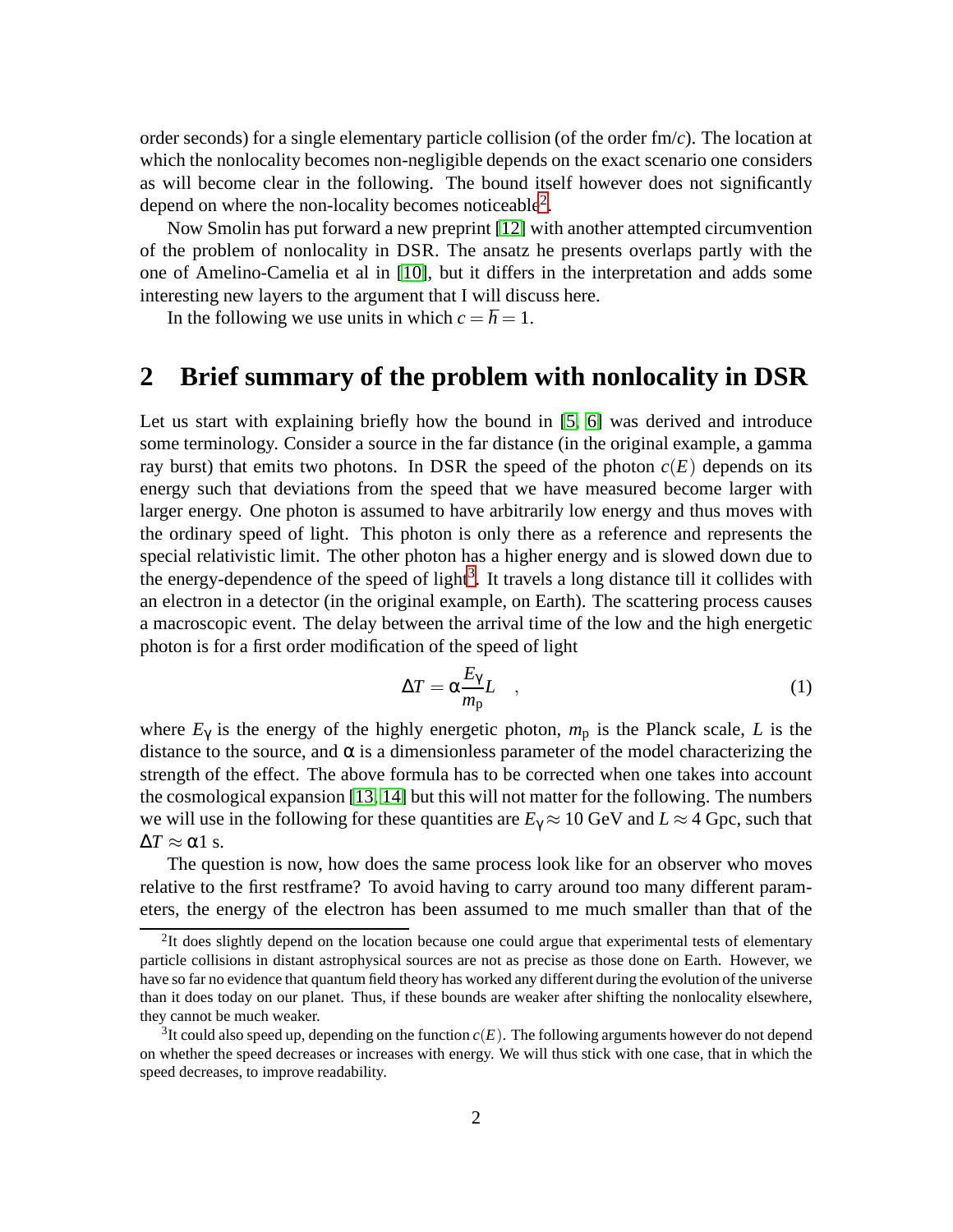highly energetic photon and the detector represents another macroscopic and special relativistic limit. Thus, we know how the worldlines of the electron and the detector have to be transformed. It's just a normal Lorentz transformation.

To transform the worldline of the highly energetic photon, we cannot use the normal Lorentz transformation. We can however derive its transformation by making use of the invariance of the speed of light. We know how the energy of the photon transforms in DSR because the Lorentz-transformations are well known in momentum space. The speed of the photon is then just the value of the speed of light  $c(E'_\gamma)$  at the value of the energy  $E'_\gamma$  that is the result of the DSR-transformation of  $E<sub>Y</sub>$ . With that we know the angle of the worldline. To have the full transformation, we need to fix one point on the worldline. This can most easily been done by using the notion of the fixed point for this DSR transformation, previously introduced in  $[11]^4$  $[11]^4$ .

Consider making a transformation of the worldline of the particle into another restframe twice, once by use of the standard special relativistic transformation, and once by use of the DSR-transformation. Since after the transformation the angles of both lines differ, they will meet (in 1+1 dimensions and flat space) in exactly one point. The fixed point is this one point on the worldline the transformation of which does not depend on whether one uses the special relativistic or the DSR transformation. This point does always exist in  $1+1$ dimensions, and in 3+1 it can always be chosen to exist, but we will in the following restrict our attention to the 1+1-dimensional case.

Choosing the fixed point then entirely determines the transformation of the worldline of the highly energetic photon. In [\[5,](#page-8-2) [6\]](#page-8-3) the fixed point has been in the gamma ray burst.

Since the DSR transformation differs from the usual special relativistic transformation, in the second restframe the highly energetic photon misses the electron and only catches up with it well outside the detector. That is the problematic nonlocality: What is a pointinteraction in one frame becomes a highly nonlocal interaction in another frame. Since all frames are equivalent we can use well-tested particle interactions to constrain the possibility of there being such nonlocality. This results in a bound of approximately  $\alpha < 10^{-23}$ . As already pointed out in [\[5,](#page-8-2) [6\]](#page-8-3), one should not take the last 5 orders of magnitude of this bound too seriously because from  $\alpha \approx 10^{-18}$ , effects of second order in  $E_\gamma/m_p$  would become nonnegligible and those were not taken into account in the derivation of the bound. One can however safely conclude that a first order modification is ruled out.

It should be clear from the above explanation that if one chooses a different fixed point, then the problem with nonlocality one obtains is just a translation of the originally considered one. The nonlocality always becomes macroscopic at large distance (here  $\approx$  4 Gpc) from the fixed point. By definition the fixed point is the point close by which deviations from special relativity are small and thus problems with nonlocality negligible.

In summary, we see that two assumptions have been made to arrive at the scenario considered [\[5,](#page-8-2) [6\]](#page-8-3): That  $c(E)$  is observer-independent and that the fixed point of the transformation is in the gamma ray burst. We also see that only one of these assumptions, the observer-independence of  $c(E)$ , is relevant to arrive at the bound. The location of the fixed

<span id="page-2-0"></span><sup>&</sup>lt;sup>4</sup>Note that the term 'fixed point' in the context of DSR is in [\[12\]](#page-8-9) used differently.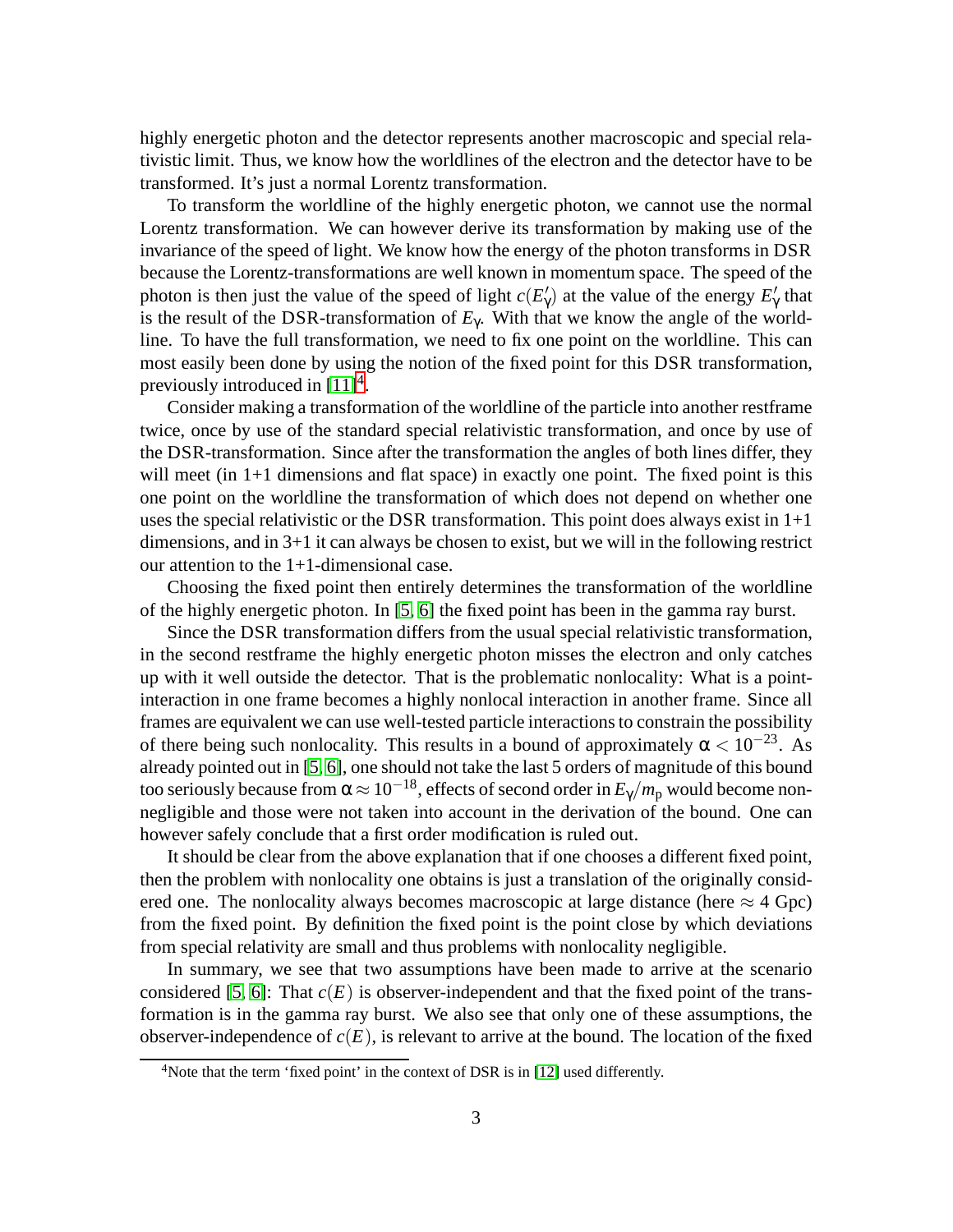point merely determines where the nonlocality becomes relevant, but it does not change its disastrous consequences for elementary particle physics.

## **3 Smolin's paper**

For his argument, in addition to the observer-invariance of *c*(*E*), Smolin needs to make the following assumptions

- 1. The fixed point of the transformation is always the origin of the coordinate system.
- 2. Any detector is always at the origin of the coordinate system.
- 3. Any observer is always at the origin of the coordinate system.

The first assumption is a consequence of the particular framework that Smolin is using to derive the DSR-transformation. This assumption/use of the framework is of course possible, just that one then needs to keep in mind with this identification one can no longer independently chose the location of the fixed point and the origin. Consequently, to reproduce the scenario in [\[5,](#page-8-2) [6\]](#page-8-3), the origin of the coordinate system would have to be put at the source<sup>[5](#page-3-0)</sup>. This first assumption is actually unnecessary for Smolin's argument. One can drop it and replace 'origin of the coordinate system' with 'fixed point' in the second and third assumption, but for better comparison to his paper, we will stick with it.

With the first, the second assumption is necessary to prevent nonlocality at the detector. The third assumption is necessary so the observer is not sitting in the region where nonlocal effects are sizeable. The motivations Smolin puts forward for assumption two and three is that it is natural to locate the detector at the origin of the coordinate system, and that in the usual Einsteinian synchronization procedure one commonly locates the observer at the origin. That is indeed an often used and convenient choice, but in ordinary special relativity it is not necessary, and thus there is no good reason why this choice in particular should be carried over to DSR where it then gains additional relevance. The assumptions are in combination not even very realistic: An observer is in most cases not in the detector, they can in fact be arbitrarily far away from the detector, even though it might then take a while to receive the signal. Anyway, while Smolin's assumptions seem artificial, we will in the following just accept them and see where they take us.

With these assumptions being made, Smolin still has a problem with nonlocality. There is now no nonlocality at the detector where an observer, D, sits, but the DSR transformation brings up the nonlocality instead at the source. By virtue of assumptions 1-3, we are prohibited from just putting an observer, S, in the same coordinate system as D but located at the source, where he would sit directly in the middle of the nonlocality. Instead, all we can do is consider another observer at the source, S', that one differing from S by the location of the origin of their coordinate systems. Since S' has his fixed point at the

<span id="page-3-0"></span><sup>&</sup>lt;sup>5</sup>The scenario in [\[5,](#page-8-2) [6\]](#page-8-3) does not depend on the choice of the origin of coordinates, it merely depends on the location of the fixed point.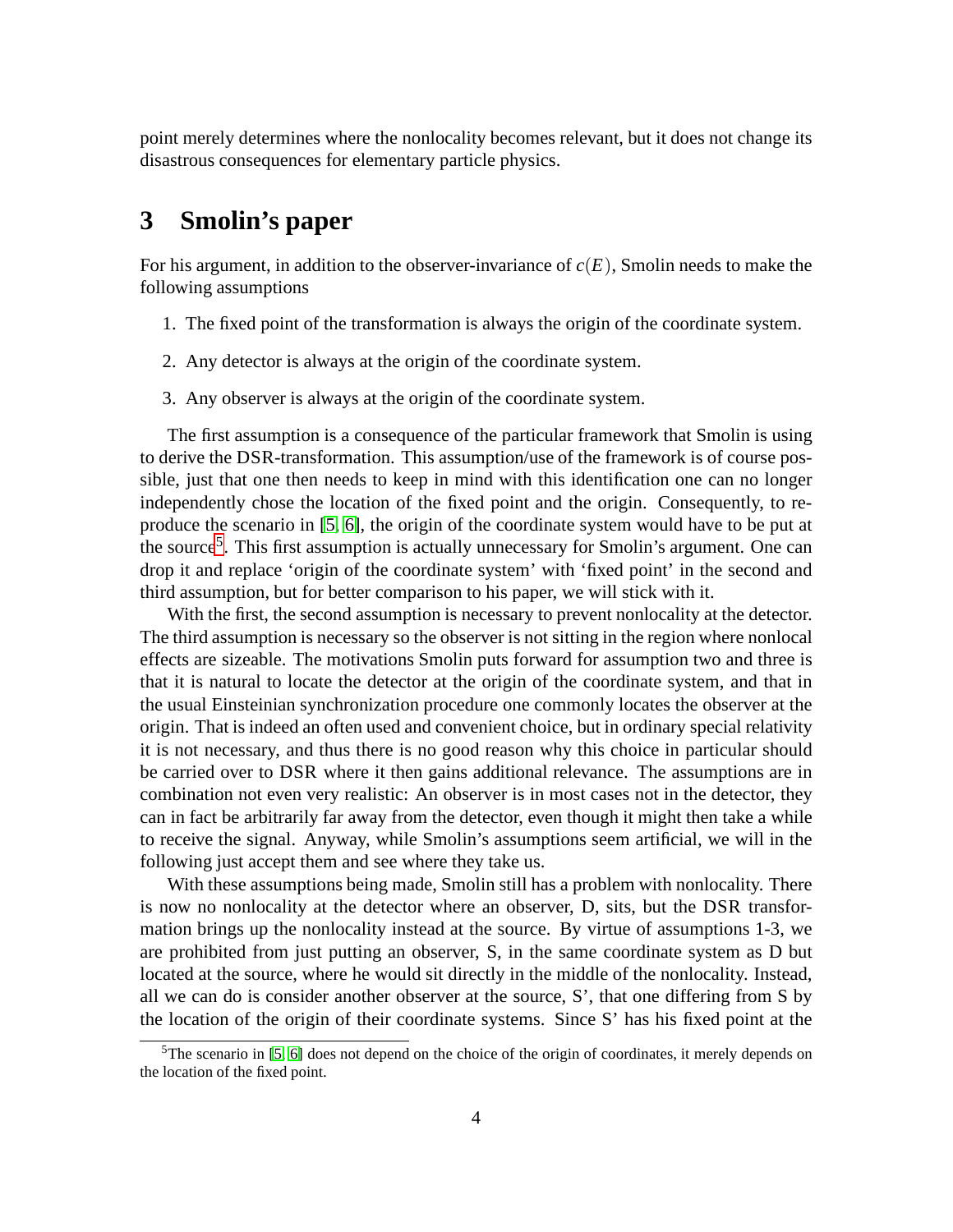origin and thus at the source, he sees no nonlocality there. This is in conflict with what D's DSR transformation says though. Since the observer S' at the source sees no nonlocality at the source and S does not exist by assumption 3, Smolin argues that the nonlocality at the source that appears in D's transformation is an unphysical coordinate artifact.

So far so good. But at this point one is left to wonder about two things.

First, if the nonlocality is a coordinate artifact of the transformation and the transformation thus only reliable close by the origin, then what is the physically relevant transformation? Basically, Smolin is saying that we can only consider the DSR-transformation to be a local transformation. But then what is the global transformation? Well, the only global transformation that has no nonlocality neither at the detector nor at the source is one that has a fixed point both at the detector and the source, and is thus just the usual special relativistic transformation. This necessitates together with the low-energy limit of the speed of light that we are dealing with an energy-independent speed of light in ordinary special relativity<sup>[6](#page-4-0)</sup>.

Second, Smolin hints at there being just no global transformation, but only a set of local patches. To begin with, this is unsatisfactory as an offer for a novel approach to DSR since it would be necessary to know how to describe the propagation of a particle in the full spacetime, and not just locally, to even be able to tell whether or not the new approach circumvents the bound while preserving the prediction about the time delay. But besides this, it also begs the question why not the observer D can just construct the physically relevant global transformation from synchronization with the observer S'. The argument Smolin offers against this is that there is a limit to how accurately the both observers can synchronize their clocks, respectively compare their coordinates. If that was true, then it might indeed not be meaningful to ask for the global transformation and one could not conclude that one has to get back just special relativity.

So let us look closer at the synchronization procedure. We note that Smolin is talking in his paper about a purely classical setup. In this case, while an energy-dependent speed of light alters the synchronization procedure, it does not add ambiguity to it. So the additional limitations that he is talking about were probably meant to be quantum effects (as discussed in Version 2.1. of the box problem in [\[5\]](#page-8-2)). This does indeed cause an uncertainty to the sending back and forth of light signals that becomes more relevant at high energies and is an excellent point to make. One might think that to prevent this uncertainty, one could just take the low energy limit, get rid of the DSR-effects, and recover special relativity. However, in the low energy limit the precision of the synchronization procedure is limited by the usual uncertainty. Taken together, the total uncertainty in the synchronization procedure with photons of energy *E* is:

$$
\Delta x_{\text{tot}} = \frac{1}{E} + \alpha \frac{E}{m_{\text{p}}} L \quad . \tag{2}
$$

<span id="page-4-0"></span><sup>6</sup> Without using the low-energy limit of the speed of light, one can still have an energy-dependent speed of light that is compatible with special relativity, but it corresponds to a massive (possibly tachyonic) photon and has nothing to do with DSR.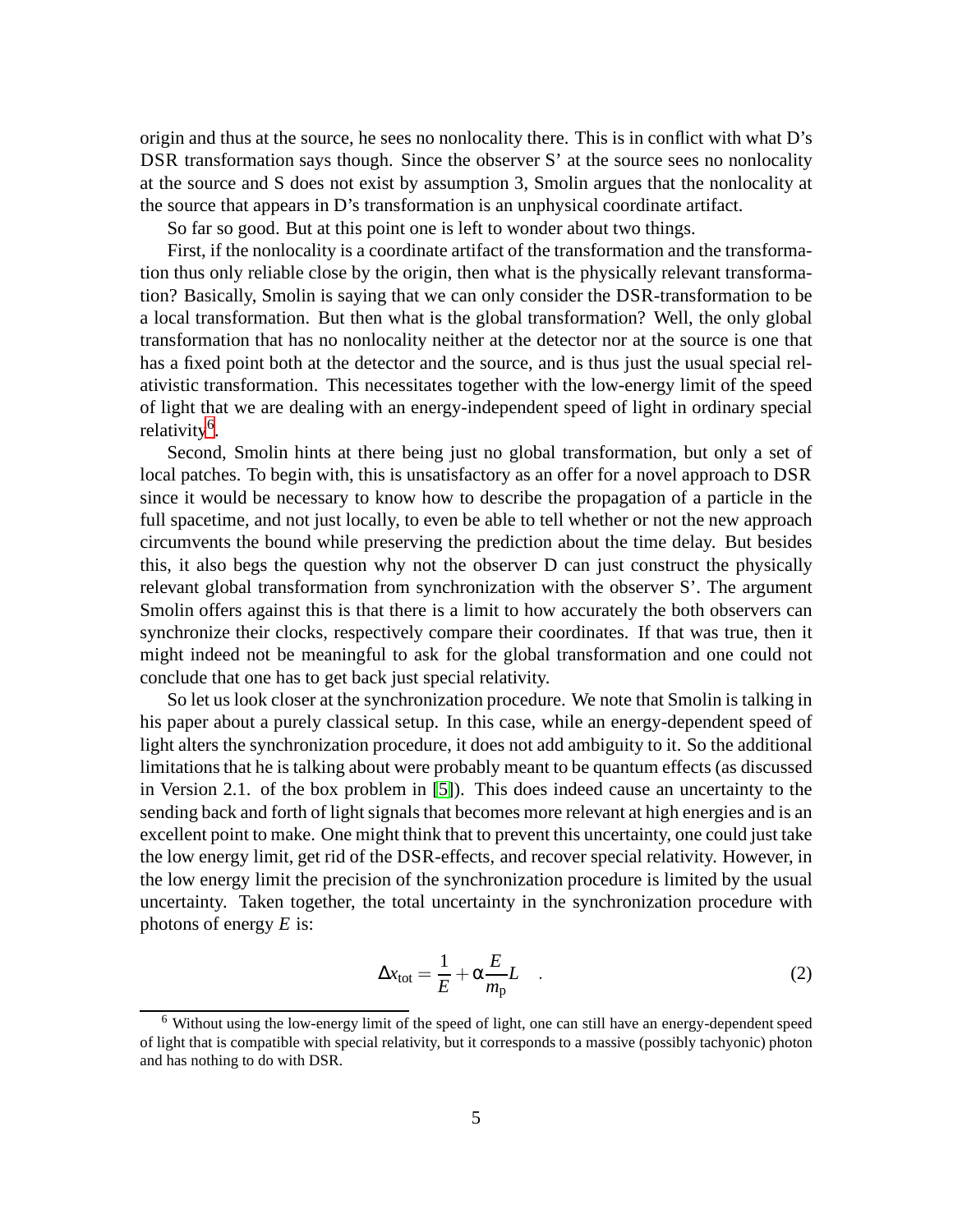The most precise synchronization can then be achieved with energy

$$
E_{\text{best}} = \sqrt{\frac{m_{\text{p}}}{\alpha L}} \quad , \tag{3}
$$

and the corresponding uncertainty is

$$
\Delta x_{\text{best}} = 2\sqrt{\frac{\alpha L}{m_{\text{p}}}} \quad . \tag{4}
$$

We note that this is equal to  $\sqrt{\Delta T/E_{\gamma}}$ . One can now compute the maximal possible precision of the synchronization for the case of  $\alpha = 1$ . One finds that the best energy is  $\approx 10^{-2}$  eV and the corresponding precision  $\approx 10^{-4}$  m. This has to be contrasted to the nonlocality, which in this case for a small boost to a relative velocity of  $v = 10^{-5}$  already amounts to approx 1 km. Thus, clearly the observer D can find out that the DSRtransformation he has been using is in conflict with reality, there is nothing preventing him from this insight.

However, we note that the uncertainty is only proportional to  $\sqrt{\alpha}$  while the nonlocality is proportional to α. This means, if we decrease  $\alpha$ , we will reach a value where the uncertainty indeed prevents the synchronization procedure from conflicting with the result of the DSR-transformation. In the following, we use the results from [\[5\]](#page-8-2), just translated to the source to see what value of  $\alpha$  is necessary to achieve this. The nonlocality is caused by a mismatch between the transformation behavior of a worldline under ordinary special relativistic transformation and the modified DSR-transformation. This mismatch has in [\[5\]](#page-8-2) been denoted as  $\Delta T' - t'_a$ . The primes indicate that the quantities are those of a restframe in relative motion to the first (Earth) restframe. The mismatch vanishes for zero relative velocity, since  $\Delta T = t_a$  by construction. (For details and figures, please refer to [\[5\]](#page-8-2).)

The requirement that Smolin's argument holds and the observers cannot use the synchronization to discover the DSR coordinate artifact then means the mismatch has to be smaller than the maximally possible resolution in the second restframe, ie:

$$
\left|\Delta T'-t'_{a}\right|\lesssim \Delta x'_{\text{best}}\quad .\tag{5}
$$

With the moderate boost to a relative velocity of  $10^{-5}$  used for the original example with the satellite, ie.  $v \ll 1$ , one gets

<span id="page-5-0"></span>
$$
10^{-5} \Delta T \lesssim \sqrt{\frac{\Delta T'}{E'_\gamma}} \quad . \tag{6}
$$

From the transformation of ∆*T* [\[5,](#page-8-2) [10\]](#page-8-7)

$$
\Delta T' = \frac{1 - \nu}{1 + \nu} \Delta T \quad , \tag{7}
$$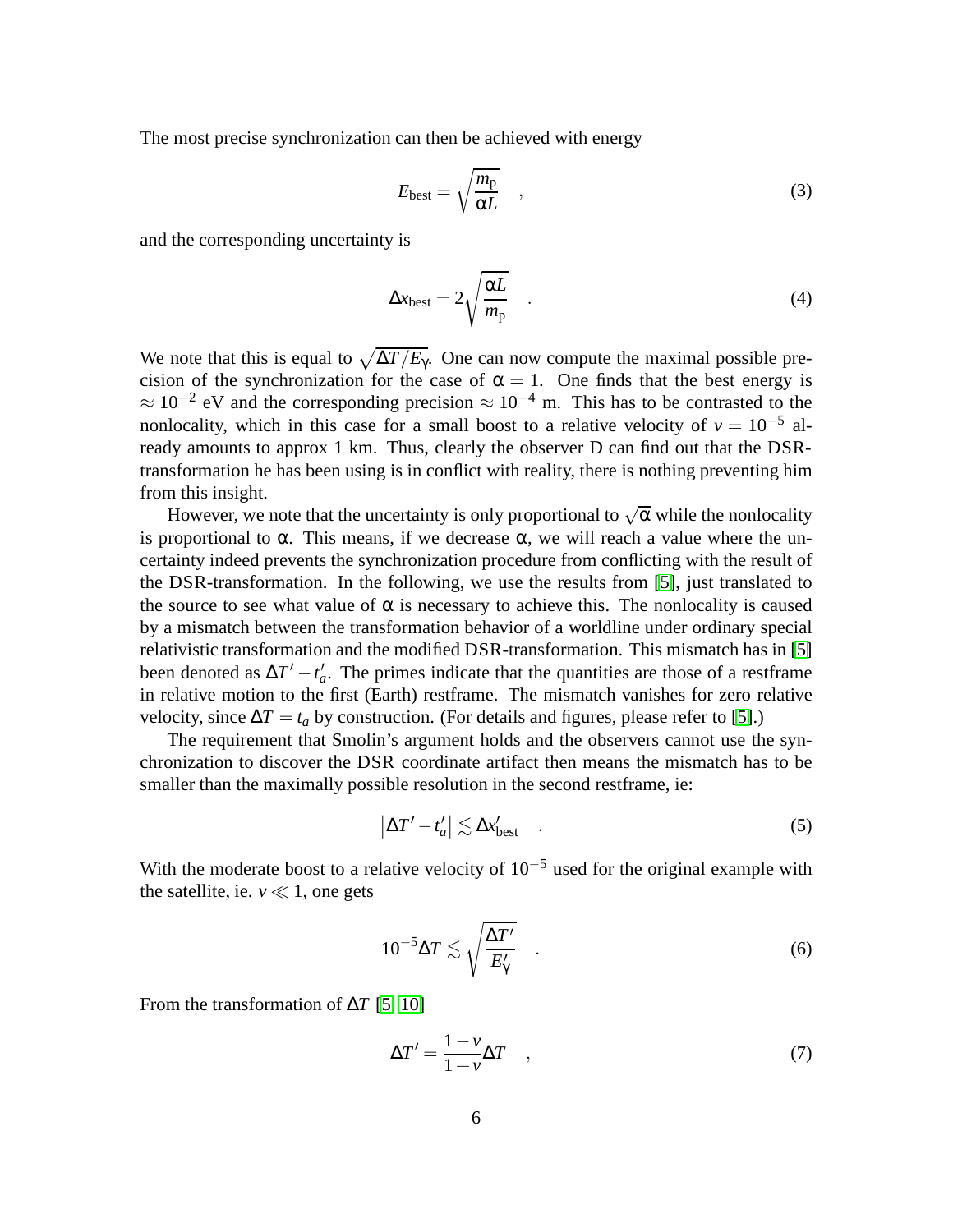(neglecting terms of second order in  $E_{\gamma}/m_{\rm p}$ ) and the transformation of *E* being (also to first order in  $E_{\gamma}/m_{\rm p}$ ) just the usual relativistic redshift, one has

<span id="page-6-0"></span>
$$
\frac{\Delta T'}{E'_{\gamma}} = \sqrt{\frac{1 - v}{1 + v} \frac{\Delta T}{E_{\gamma}}} + \text{higher order}
$$
\n(8)

We remind the reader that in the original example  $v < 0$ . Since the transformation-factor in Eq. [\(8\)](#page-6-0) is for small *v* approximately 1, we find with  $E_\gamma \Delta T \approx \alpha 10^{24}$  from Eq. [\(6\)](#page-5-0) that

$$
\alpha \lesssim 10^{-14} \quad . \tag{9}
$$

That is already quite a tight constraint on Smolin's scenario. But, as argued in [\[5,](#page-8-2) [6\]](#page-8-3), we have tested boosts up to  $\gamma = 30$  and found no disagreement with ordinary special relativity. Translation invariance allows us to apply these at the source as well as the detector, and we will thus have to look at the constraint on  $\alpha$  for  $\gamma$  up to 30. Then, one has  $\gamma \approx 1/\sqrt{2\epsilon}$  with  $\varepsilon = 1 + v \approx 10^{-3}$  and the relevant uncertainty (cmp to Eq. (18) in [\[5\]](#page-8-2)) is expressed through

$$
\left|\frac{2}{\varepsilon} - \sqrt{\frac{\varepsilon}{2}}\right| \Delta T \lesssim \Delta x'_{\text{best}} = \sqrt{\frac{\Delta T'}{E'_\gamma}} \quad . \tag{10}
$$

Since

$$
\frac{\Delta T'}{E'_{\gamma}} \approx \sqrt{\frac{2}{\epsilon}} \frac{\Delta T}{E_{\gamma}} \quad , \tag{11}
$$

and one can neglect the term in the inequality proportional to  $\varepsilon$ , one obtains

$$
\frac{2}{\epsilon} \lesssim \left(\frac{2}{\epsilon}\right)^{1/4} \sqrt{\frac{1}{E_{\gamma}\Delta T}} \quad . \tag{12}
$$

Inserting  $ε$  and  $E_γ\Delta T$  one finds

$$
\alpha \lesssim 10^{-28} \quad . \tag{13}
$$

Which again rules out a first order modifications of DSR, even in Smolin's new interpretation. However, to be very clear here: this bound is of a fundamentally different nature than the originally derived one. The originally derived bound resulted from constraints on nonlocal effects that appear in the usual DSR scenario. The bound derived here is a bound necessary for Smolin's scenario to be consistent, such that nonlocal effects can be interpreted as coordinate artifacts.

The reason for the constraints that we have arrived at here is that we have studied a synchronization procedure that allows a better precision than the one considered by Smolin in section 4 in his paper, leading to his Eq. (30). The difference is that we have first calculated the energy at which photons yield the best possible precision for the synchronization.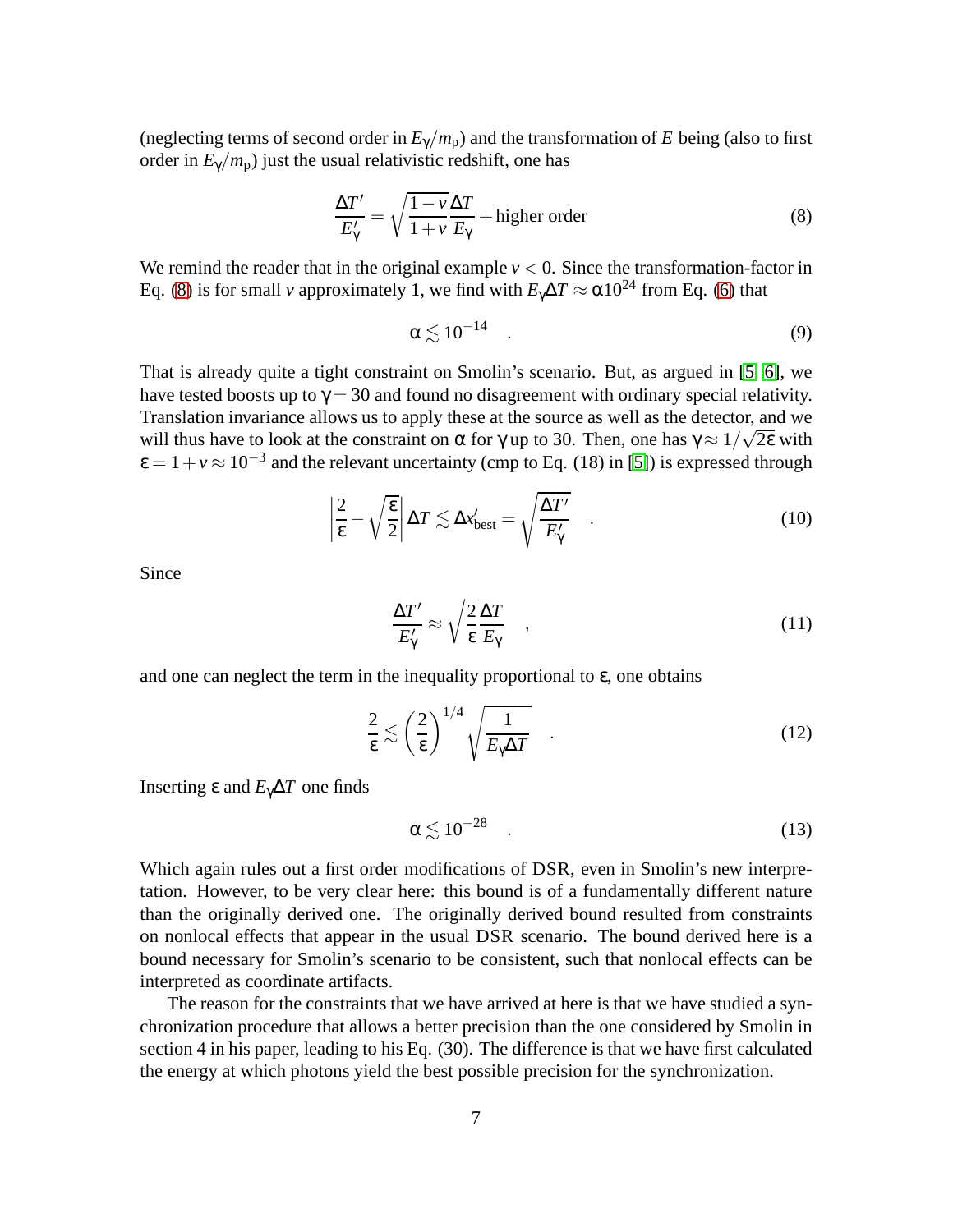It remains to be said that while we have restricted ourselves here to distances, energies, and boosts that are accessible by today's experiments, the conceptual problem is far worse. If the theory was to apply to all boosts, then the nonlocality would become arbitrarily large in arbitrary vicinity of all observers and detectors. Or, to put it differently, the requirement that no two observers under no circumstances are able to make a synchronization in conflict with the DSR-transformation would just result in  $\alpha = 0$ , ie special relativity.

## **4 Summary**

Smolin suggests to interpret the nonlocality in deformed special relativity as coordinate artifacts, arising from applying a local coordinate transform out of its range of applicability. First, we have summarized which additional assumptions are necessary to make this interpretation possible. Then, we have then seen that if one takes this interpretation seriously, one must require that no two observers are able to use a synchronization procedure whose results are in conflict with the (now local) DSR-transformation, because otherwise they had a way to physically construct a better transformation. Since the uncertainty in the synchronization procedure does not scale the same way as the coordinate artifacts, there exist parameter ranges in which Smolin's scenario is consistent. However, these parameter ranges do again not allow a modification to first order in energy over Planck mass.

Thus, the statement made in [\[5,](#page-8-2) [6\]](#page-8-3) still holds: DSR effects, if they exist, cannot be the source of an observable time delay in the arrival times of highly energetic photons from distant gamma ray bursts. It should be emphazised that this of course does not mean there is no observable signature in the signal from the gamma ray bursts and that one should not look for it. It just that means that, at the present status of discussion, any such signature is very likely to be of astrophysical rather than of quantum gravitational origin.

### **Acknowledgements**

I thank Stefan Scherer and Lee Smolin for helpful discussions.

## <span id="page-7-0"></span>**References**

- [1] G. Amelino-Camelia, *"Relativity in space-times with short-distance structure governed by an observer-independent (Planckian) length scale,"* Int. J. Mod. Phys. D **11**, 35 (2002) [\[arXiv:gr-qc/0012051\]](http://arxiv.org/abs/gr-qc/0012051).
- <span id="page-7-1"></span>[2] J. Kowalski-Glikman, *"Observer independent quantum of mass,"* Phys. Lett. A **286**, 391 (2001) [\[arXiv:hep-th/0102098\]](http://arxiv.org/abs/hep-th/0102098); J. Magueijo and L. Smolin, *"Lorentz invariance with an invariant energy scale,"* Phys. Rev. Lett. **88**, 190403 (2002)